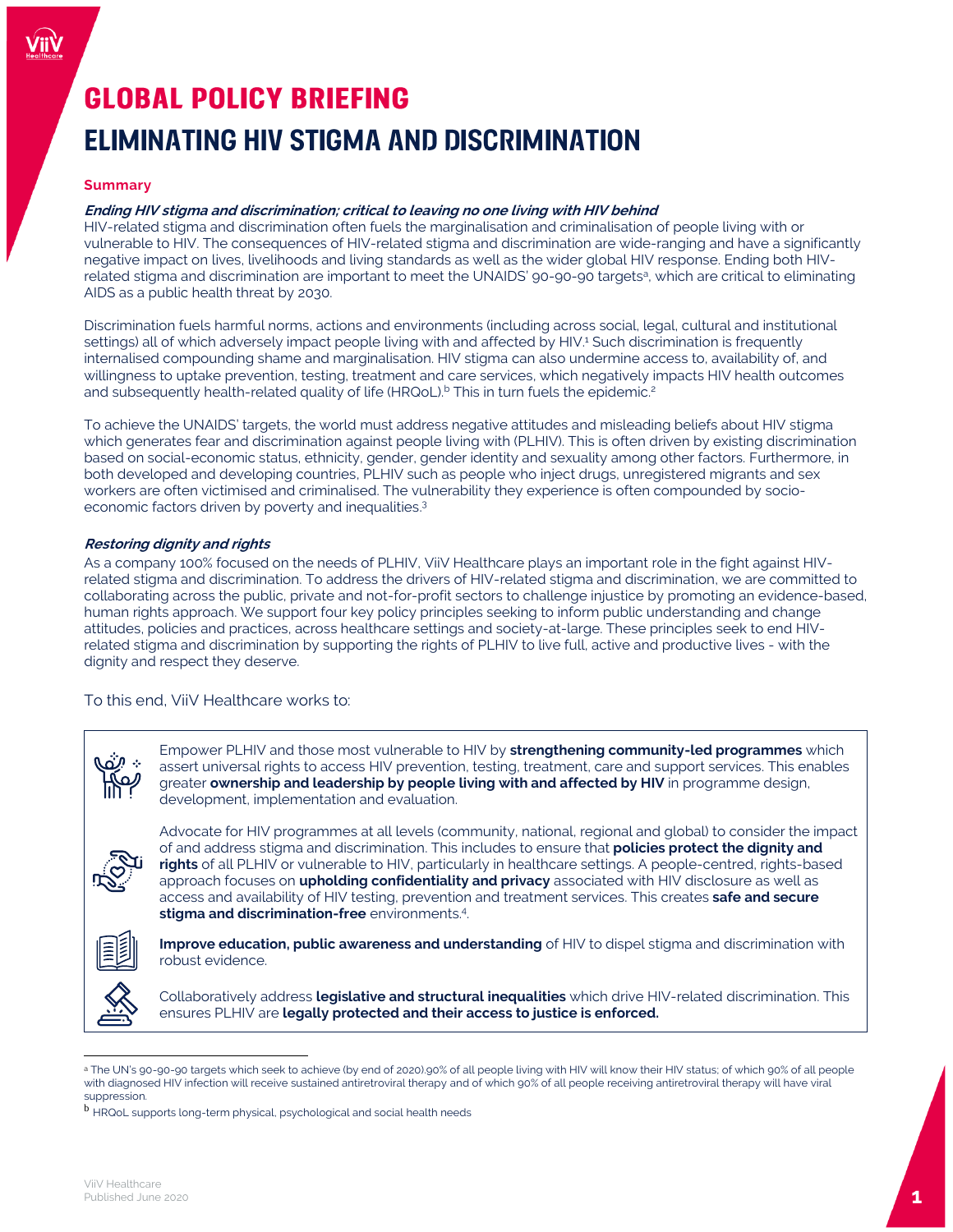# **The challenge**

HIV-related stigma and discrimination remains a persistent obstacle to addressing the global HIV epidemic. It poses a threat to securing the UNAIDS 90-90-90 targets and HIV-related UN Sustainable Development Goals (SDG) c ; related to health (SDG 3), gender equality (SDG 5), reducing inequalities (SDG10), peace, justice and strong institutions (SDG 16) and global partnerships (SDG 17) <sup>5</sup> UNAIDS reports that PLHIV who perceive high levels of HIV-related stigma are 2.4 times more likely to delay enrolment on to life-saving treatment and care programmes. <sup>6</sup> As a result, drug adherence, retention in care and viral load suppression are all undermined. This impacts HRQoL, risks onward viral transmission and threatens progress in the global HIV response.

# **Empower PLHIV by strengthening community-led healthcare programmes**

Addressing HIV-related stigma and discrimination requires concrete and decisive action which combats inequalities to improve the social and legal status of PLHIV and those people at greater risk of infection. This requires coordinated integrated action across the public, private and not-for-profit sectors. Such an approach monitors and advocates for reforms to policies, practices, attitudes and behaviours that exacerbate HIV-related stigma and discrimination. Such an integrated approach calls for the improvement of knowledge and awareness among policy-makers and law enforcement agencies<sup>7</sup> . This is critical to creating enabling environments where people living with and affected by HIV can assert their rights, access information and obtain prevention, treatment and care services.<sup>8</sup> Across the globe, key and priority HIV populations<sup>d</sup> disproportionately experience stigma and discrimination, which is why ViiV Healthcare's Positive Action programme seeks to support the agency of key and priority populations, via strategic partnerships.

#### **HIV-related stigma and discrimination experienced by women and girls**

Globally 52% of PLHIV are women and young girls; a majority of whom are concentrated in sub-Sahara Africa. For this global population group, HIV-related stigma and discrimination is embedded in gender inequality driven by financial disparities, gender-based violence, inequalities in education and restricted social independence among other factors. 9

## **A strategic approach to community programming**

To improve ViiV Healthcare's understanding of the impact that HIV has on the lives and aspiration of women and girls, we focus our community partnership programmes on cross-cutting issues which address HIV-related stigma and discrimination to improve health outcomes for people living with and affected by HIV.

Most recently, we are working in collaboration with the Global Fund<sup>e</sup> to support the 'HER Voice Fund. This initiative recognises that adolescent girls and young women (AGYW) should be supported to play a vital role in driving and shaping national HIV responses where they live. The initiative provides small grants to AGYW-led community-based groups addressing logistical, administrative and language barriers focused across 13 African countries.<sup>10</sup>

## **Improving access to HIV services for people who inject drugs (PWID)**

In a recent UNAIDS report, it was estimated that 99% of PWID lack appropriate access to health services. The report indicated that while HIV transmission among adults worldwide declined by 14% between 2011 and 2017, very little progress has been made to reduce the level of HIV acquisition in PWID.<sup>11</sup> The report also attributed this lack of progress to inadequate developments in creating an informed and enabling policy environment which addresses HIV-related stigma and discrimination using robust and reliable evidence.<sup>12</sup>

ViiV Healthcare's Positive Action strategic funding is in direct response to the policy and programmatic gap which increases the vulnerability of PWID. This aims to provide an investment focus on ending AIDS in PWID by 2030. Our innovative funding platform is designed to drive cross-sector collaboration to identify solutions to key 'Positive Action Challenges'. Collaborations include the International AIDS Society (IAS) and the International Network of People Who Use Drugs (PWUD) and aims to support community-led projects to improve HIV service provision to drug users.

 $\overline{a}$ 

c A universal call to action to end poverty, protect the planet and ensure that all people enjoy peace and prosperity by 2030

d Key populations include: sex workers, people who inject drugs (PWID), transgender people, incarcerated people, and gay men and other men who have sex with men (MSM) along with their sexual partners. This extends to wider priority populations which include young people, adolescent girls and young women (AGYW), those living in rural communities, homeless people, people living with disabilities, refugees, unregistered migrants, people displaced by humanitarian disasters and conflict and mobile workers.

e The world's largest global health fund focused on eliminating HIV, Malaria and TB as public health priorities by 2030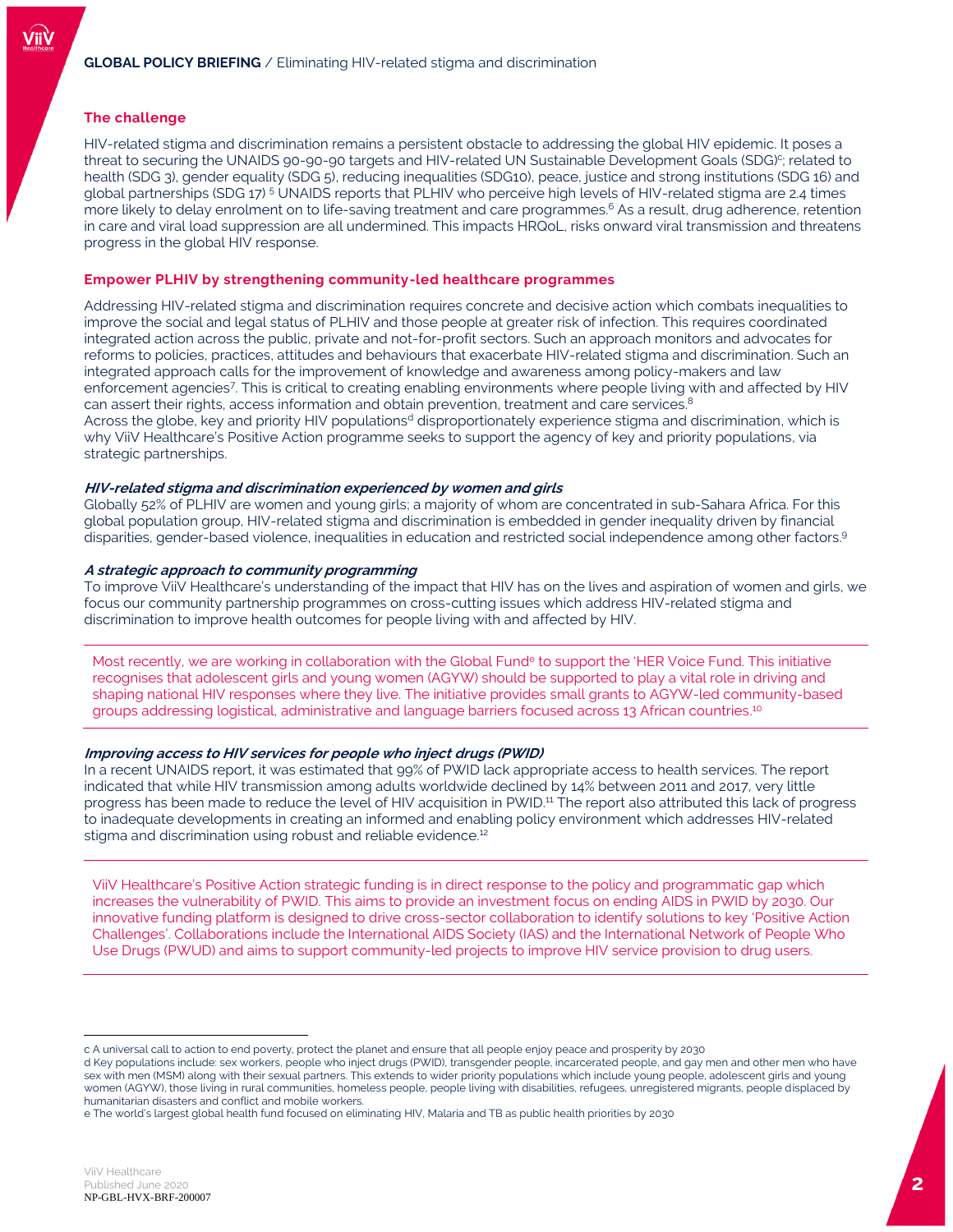# **Healthcare settings: protecting dignity and rights, creating safe and secure environments**

Addressing HIV stigma and discrimination in healthcare settings is critical to improving health outcomes for people living with and affected by HIV. This includes restoring trust and dignity in organisations with a mandate to support care access, quality and retention. Ending stigma and discrimination provides PLHIV with the freedom to have open and honest discussions with healthcare professionals about the availability and suitability of prevention and treatment options to improve HRQoL. Protecting the privacy and confidentiality of people's HIV status is a central part of creating safe and supportive healthcare environments. Health and community workers who are well trained and appropriately skilled in human rights and ethics, represent important champions to addressing stigma and discrimination. Yet, research shows that roughly one in every eight PLHIV is denied health services due to HIV-related stigma and discrimination.<sup>13</sup>

As part of ViiV Healthcare's efforts to address stigma and discrimination in healthcare settings, we are investing in implementation science research to generate evidence which supports interventions in healthcare delivery that reduce HIV-related stigma and discrimination. These interventions aim to better inform HIV programming and healthcare practice.

#### **Public education to dispel fear with fact**

Improving public understanding about HIV is important to help address the misinformation and misconceptions which often fuel HIV stigma and reinforce discrimination across society at-large.<sup>14</sup>

## **Mobilising public advocacy coalitions to address HIV stigma and discrimination**

ViiV Healthcare has a long-established track record of proactively supporting numerous public campaigns to address HIV stigma, challenge social prejudice and eliminate discrimination experienced by people living with and affected by HIV. We were a founding corporate supporter of the Undetectable Equals Untransmittable (U=U) global campaign, which seeks to champion important evidence-based public health messaging. Underpinned by scientific evidence, 'U=U' confirms that PLHIV who are on stable treatment and with a suppressed viral load, cannot sexually transmit the virus ('Can't pass it on'). U=U also seeks to promote the importance of treatment adherence to drive progress in HIV prevention efforts. 15

ViiV Healthcare has partnered with the former Welsh Rugby professional, Gareth Thomas and a UK charity - the Terence Higgins Trust (THT) - to launch the 'Tackle HIV' campaign . Tackle HIV is a public awareness campaign which aims to change public perceptions and tackle misunderstanding to address HIV stigma, leveraging conventional media, digital and social channels to mobilise and harness the power of sport. The campaign seeks to improve public understanding of HIV to support behaviour change and eliminate HIV-related stigma.<sup>16</sup> <sup>17</sup>

# **Addressing inequalities which drive legislative discrimination**

For key and priority populations, institutional and legal discrimination frequently leads to criminalisation of PLHIV by compromising their human rights, which in turn adversely impacts health outcomes. <sup>18</sup> HIV criminalisation deters people from accessing testing, treatment and care services as well as perversely serves to accelerate HIV risk and vulnerability for both PLHIV and society-at-large.<sup>19</sup>

At least 68 countries have laws that specifically criminalise HIV non-disclosure, exposure and transmission.<sup>20</sup> To address this injustice ViiV Healthcare stands shoulder-to-shoulder with advocates, allies and partners across the public, private and not-for-profit sectors who campaign to revoke discriminatory legislation which undermines upholding universal human rights.

To this end, our Positive Action programme provides strategic support to civil society organisations which use strategic litigation to defend human rights for lesbian, gay, bisexual and transgender (LGBT) communities in several countries including Kenya, Nigeria, Mauritius, Eastern Caribbean, Jamaica, Singapore, Papua New Guinea (PNG) and Namibia. 21